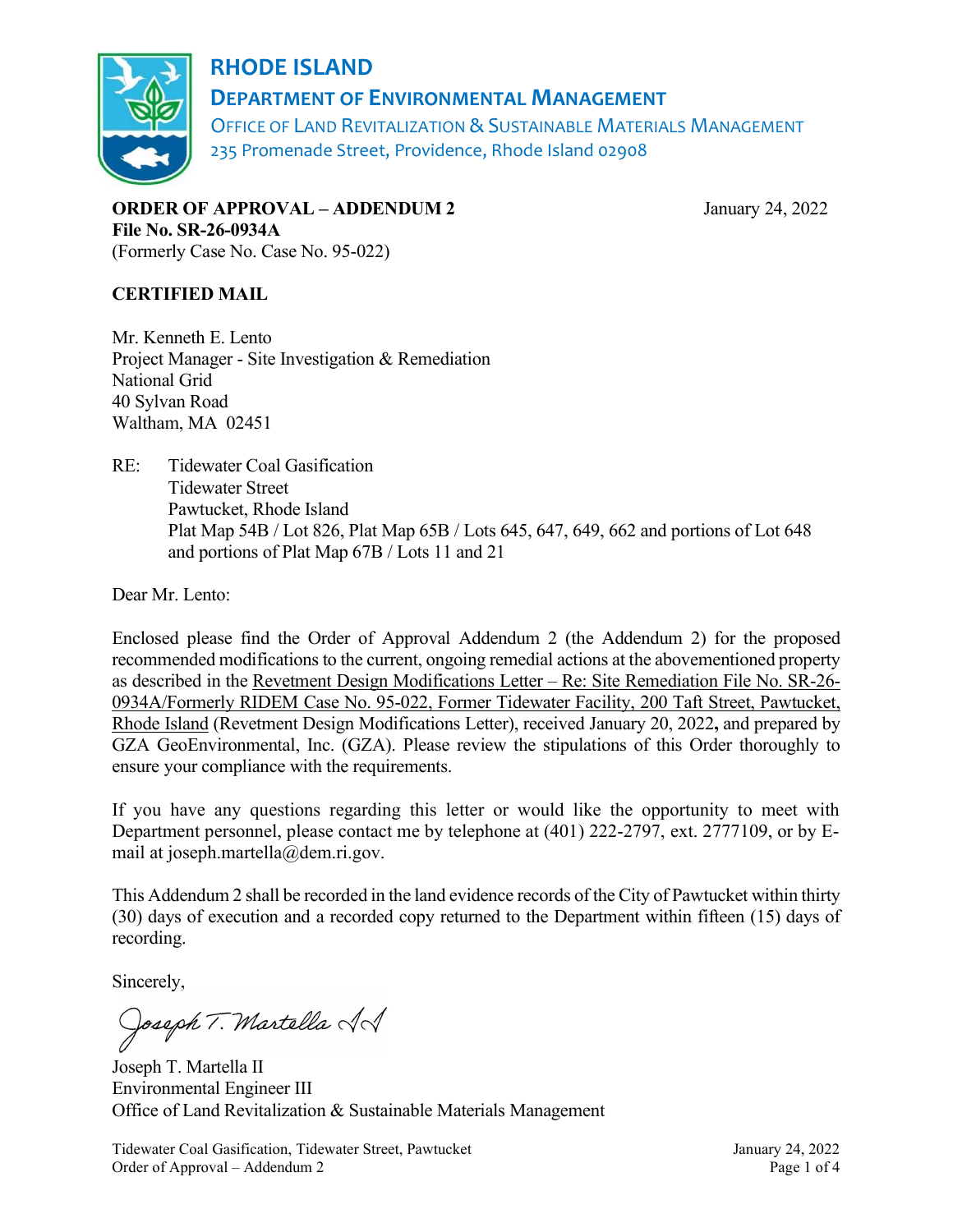cc: Terrence D. Gray, Acting Director, RIDEM/OOD Ryan Mulcahey, RIDEM/OOD Leo Hellested, RIDEM/OLRSMM David Chopy, RIDEM/OC&I Kelly Owens, RIDEM/OLRSMM Susan Forcier, Esq,, RIDEM/OLS Ronald Gagnon, RIDEM/OCTA Nick Pissani, RIDEM/OWR/Storm Water Neil Personeus, RIDEM/OWR/WQC Dr. Michael Byrns PhD, RIDOH/Center for Healthy Homes & Environment Tracy A. Silvia, RI CRMC Richard Lucia, RI CRMC Kathryn Kelly, NBC RI State Senator Dawn Euer, District 13 RI State Senator Meghan Kallman, District 15 RI State Representative Rebecca Kislak, District 4 Christopher Feeney, Stantec Daniel J. Kroeber, Milone & MacBroon Michael S. Wierbonics, ACOE/Regulatory Division Dylan M. Zelazo, Pawtucket Mayor's Office Bianca Policastro, Pawtucket Planning Michael D. Cassidy, Pawtucket Planning Dave Clemente, Director Pawtucket/DPW Robert Billington, Blackstone Valley Tourism Council Gerard Charbonneau, Chairman, Pawtucket School Committee Julie Nora, Ph.D., International Charter School Carolyn Sheehan, Blackstone Academy Bridget Boucher, Francis J. Varieur Elementary School Ms. Dania Alejandra Flores-Heagney, Environmental Justice League of Rhode Island Michele Leone, National Grid David J. Rusczyk, GZA Lance Hill, Pare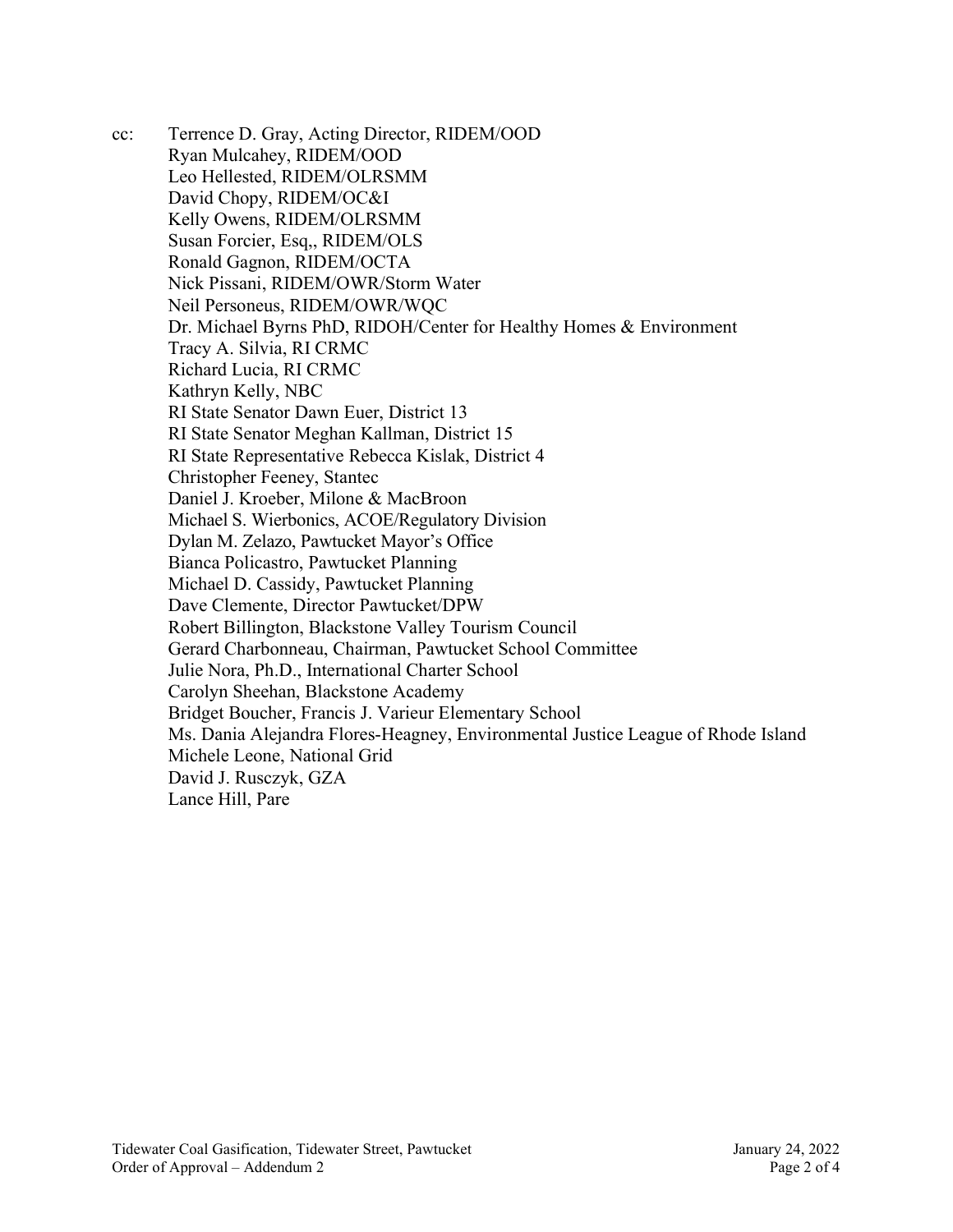## STATE OF RHODE ISLAND AND PROVIDENCE PLANTATIONS DEPARTMENT OF ENVIRONMENTAL MANAGEMENT

In the matter of the application for Remedial Action Approval at: Tidewater Coal Gasification Tidewater Street Pawtucket, Rhode Island File No. SR-26-0934A

## ORDER OF APPROVAL – ADDENDUM 2

In the above entitled matter the Rhode Island Department of Environmental Management (the Department) issued to The Narragansett Electric Company d/b/a National Grid (National Grid), in their capacity as Owner and Responsible Party for the remediation of the property located on Tidewater Street (the Site), Pawtucket (Plat 54B / Lot 826, Plat 65B / Lots 662, 645, 647, 649 and portions of Lot 648 and portions of Plat 67B / Lots 11 and 21), an Order of Approval (Order) dated March 5, 2020, and subsequently an Order of Approval Addendum (Addendum 1) dated October 7, 2021.

On January 20, 2022, the Department received a written request from GZA GeoEnvironmental, Inc. (GZA), for approval of modifications to the original Order and the Addendum 1 with respect to the ongoing remedial activities at the Site. The following documents were submitted by GZA on behalf of National Grid regarding the requested modifications:

- 1. Revetment Letter to United States Army Corps of Engineers Re: USACE File No. NAE-2019-02150, Remedial Activities Project, Former Tidewater Facility, 200 Taft Street, Pawtucket, Rhode Island, received by the Department on January 11, 2022, and prepared by GZA; and
- 2. Revetment Design Modifications Letter Re: Site Remediation File No. SR-26- 0934A/Formerly RIDEM Case No. 95-022, Former Tidewater Facility, 200 Taft Street, Pawtucket, Rhode Island, received by the Department on January 20, 2022, and prepared by GZA.

Subject to the conditions herein, the above listed documents, in addition to the documents listed in the Order dated March 5, 2020, and Addendum 1 dated October 7, 2021, describe a plan to remediate existing contamination pursuant to Rhode Island General Laws 23-19.14-1 et seq. and 250-RICR-140-30-1, the Rules and Regulations for the Investigation and Remediation of Hazardous Material Releases (the Remediation Regulations), in accordance therewith.

Based on review of the above referenced documents, the Department has concluded that a modification to the prior orders are warranted.

It is the Department's intent that this Addendum 2 continues to place primary responsibility for the construction, operation, maintenance, and monitoring of the approved Remedial Action Work Plan (RAWP) and its associated implementation on National Grid. As the Responsible Party and Performing Party, National Grid is expected to implement the RAWP in an expeditious and professional manner that prevents non-compliance with the original Order, Addendum 1, this